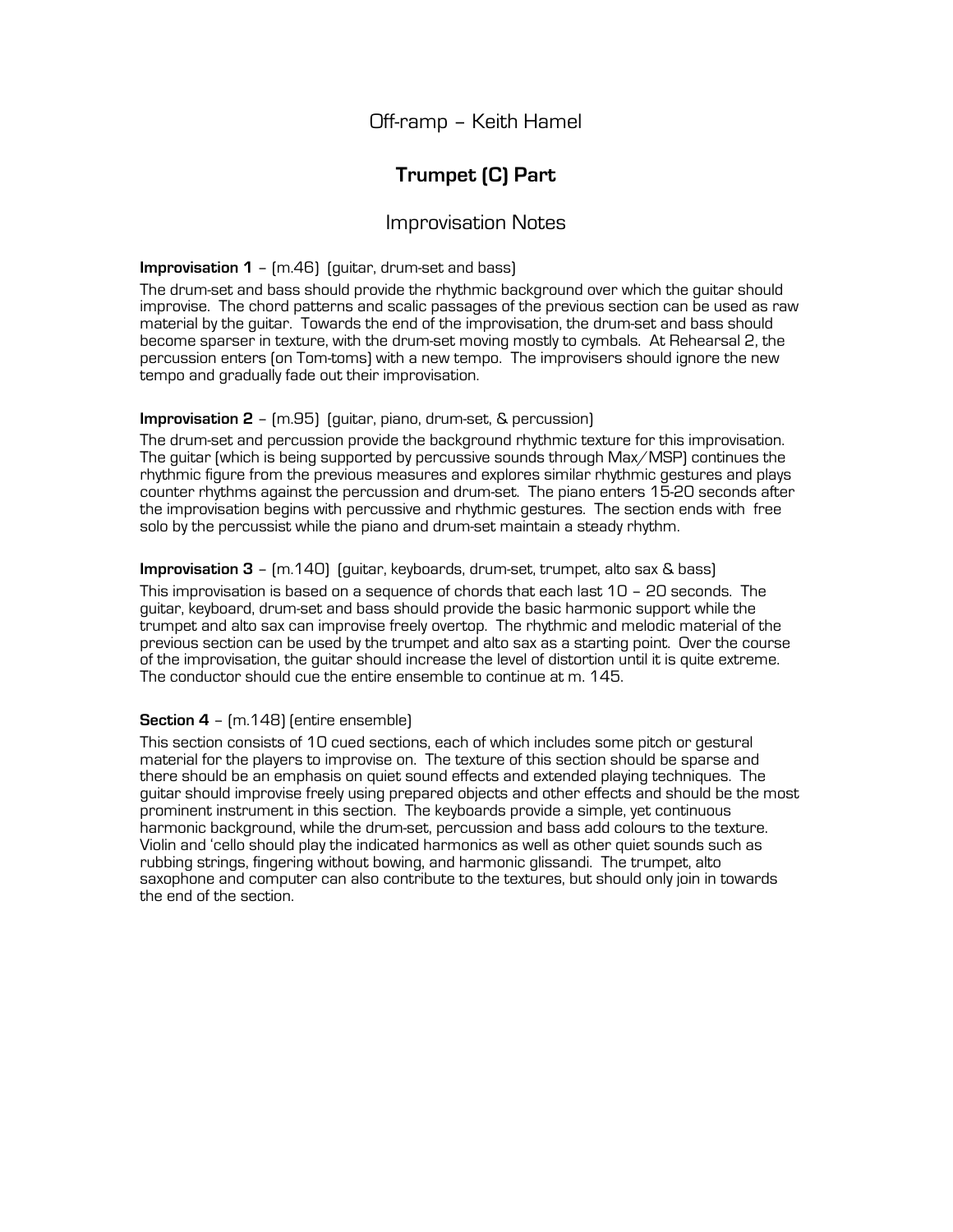















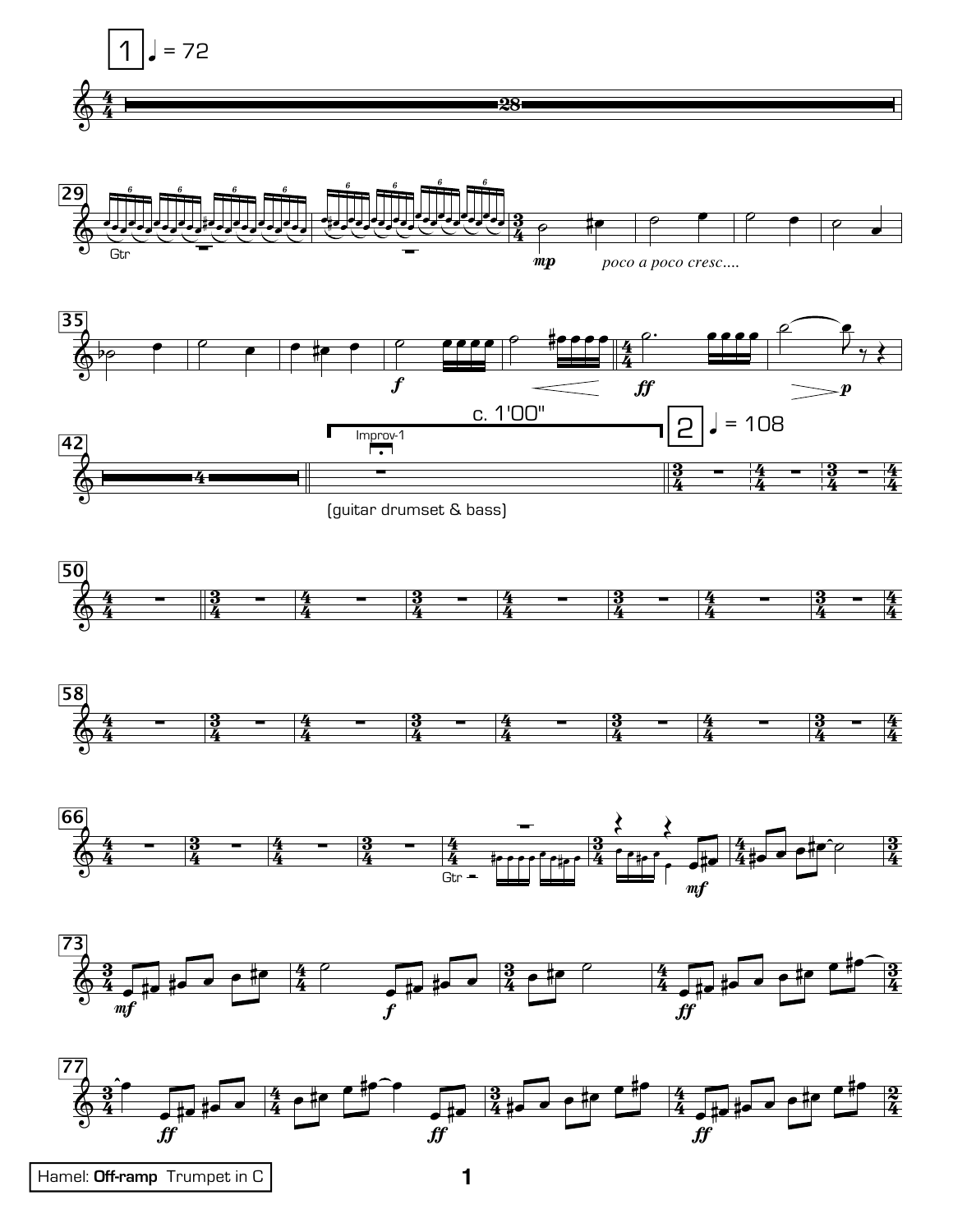

















Hamel: Off-ramp Trumpet in C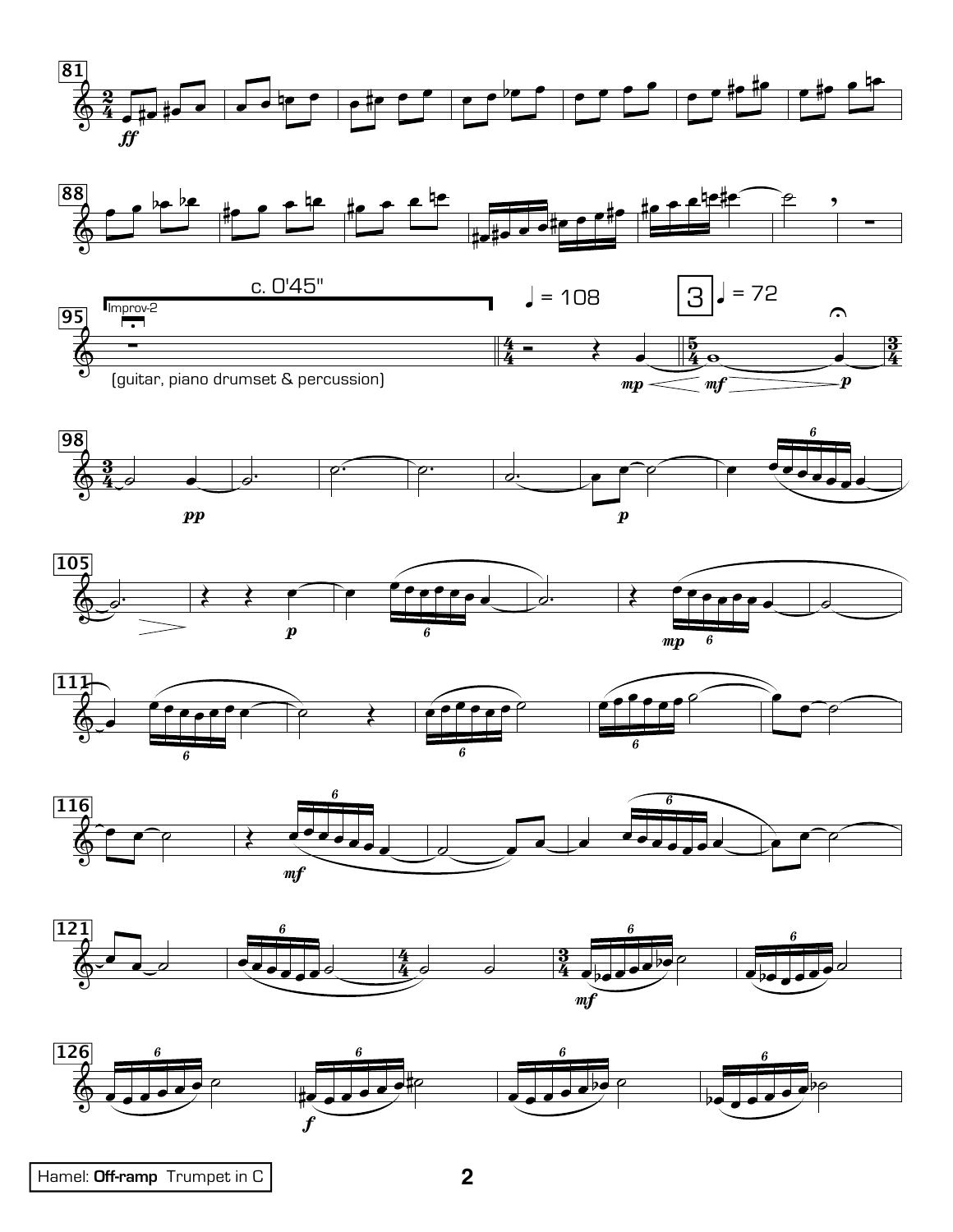